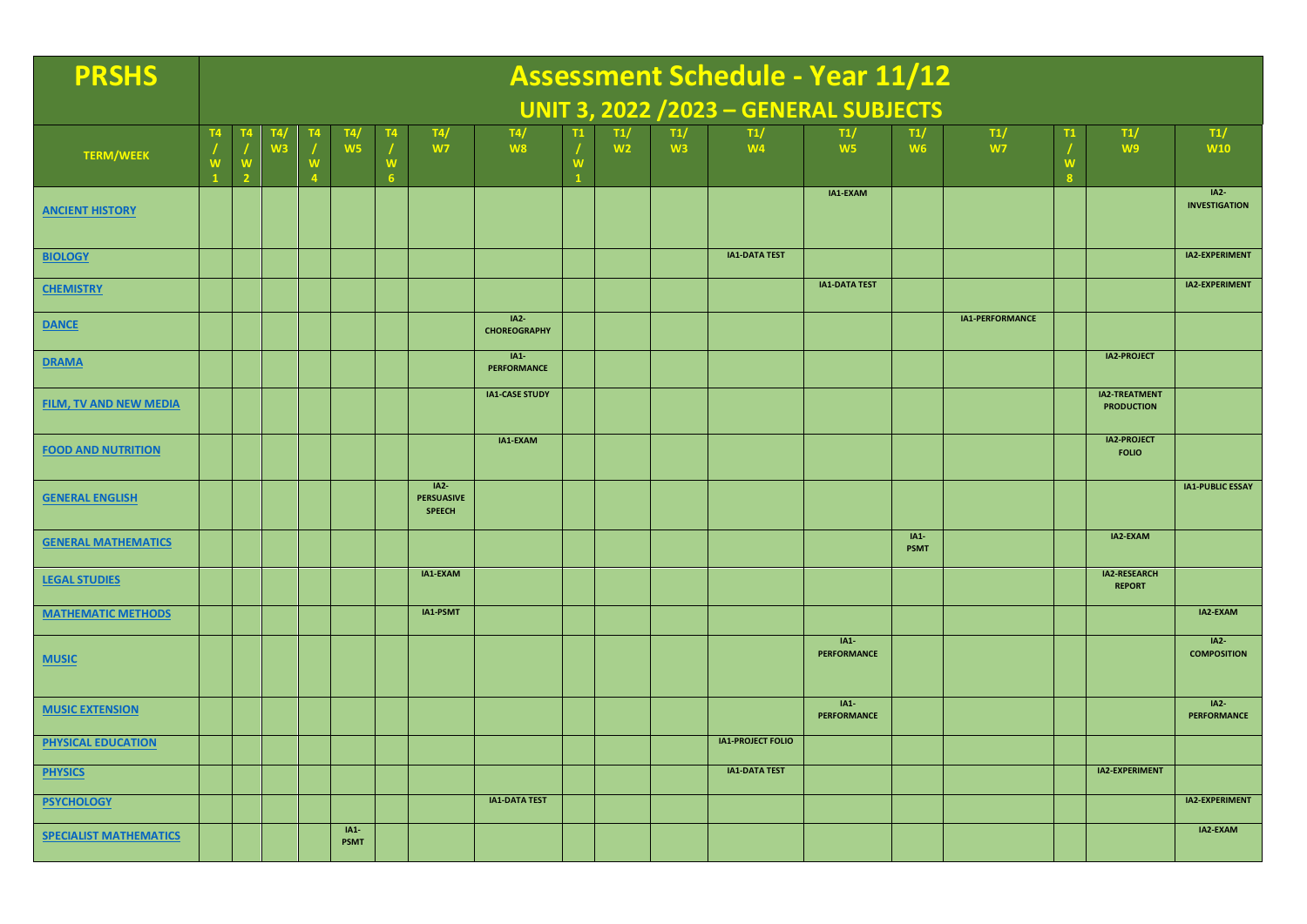NOTE: UNIT 3 runs across Yr 11 and Yr 12.

All subjects are hyperlinked to their syllabus on the QCAA website. VET subjects are not included on this schedule. For further details around competency based VET assessment, students need to speak with their trainer/assessor.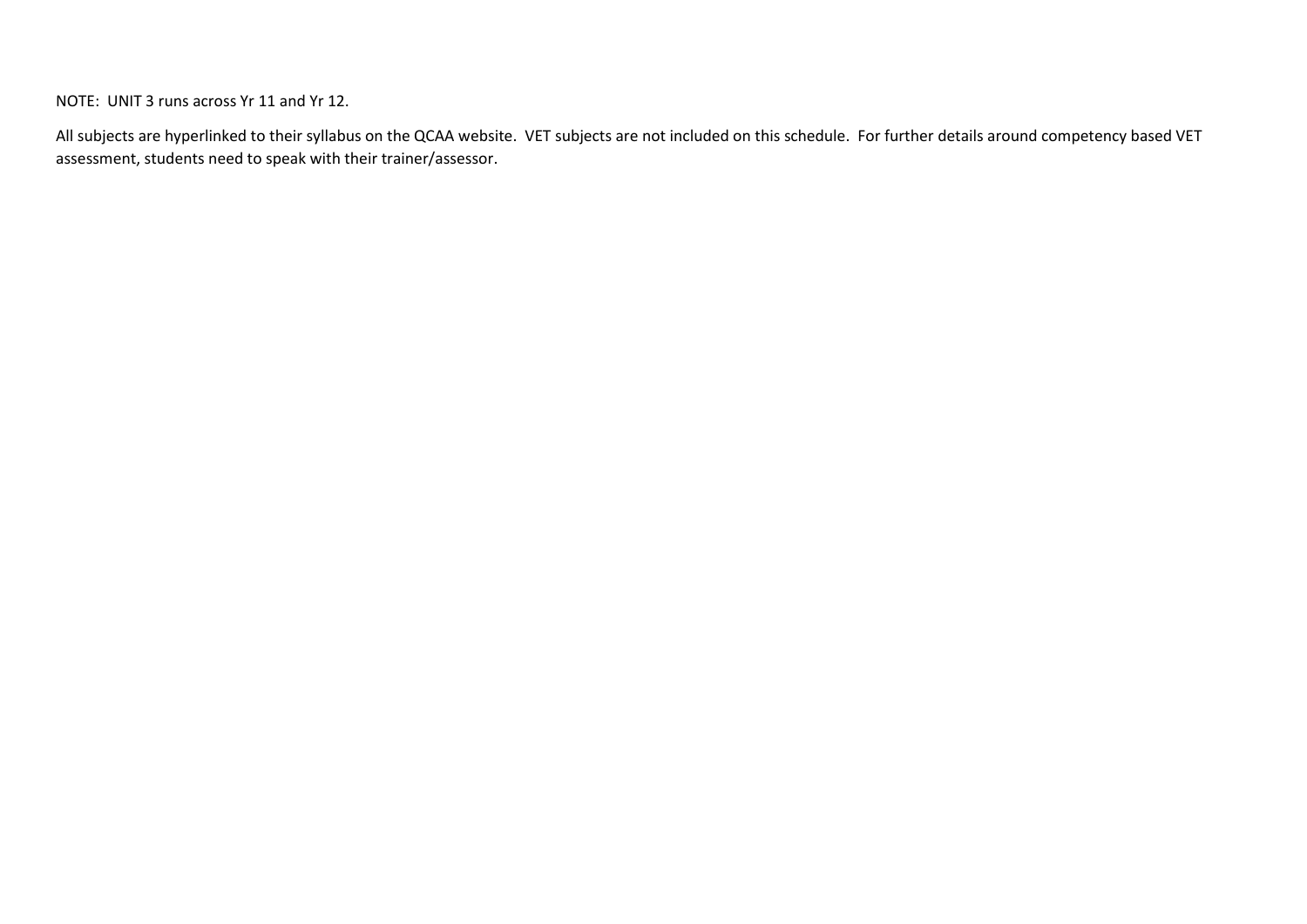| <b>PRSHS</b>                                                    | <b>Assessment Schedule - Year 11/12</b>     |                |   |  |  |                                              |                                 |                                |  |                       |              |                              |                          |                                              |                                |                                 |                                 |                                     |
|-----------------------------------------------------------------|---------------------------------------------|----------------|---|--|--|----------------------------------------------|---------------------------------|--------------------------------|--|-----------------------|--------------|------------------------------|--------------------------|----------------------------------------------|--------------------------------|---------------------------------|---------------------------------|-------------------------------------|
|                                                                 | <b>UNIT 3, 2022/2023 - APPLIED SUBJECTS</b> |                |   |  |  |                                              |                                 |                                |  |                       |              |                              |                          |                                              |                                |                                 |                                 |                                     |
| <b>TERM/WEEK</b>                                                |                                             | $\overline{2}$ | з |  |  | T4/<br><b>W6</b>                             | T4/<br>W <sub>7</sub>           | T4/<br>W <sub>8</sub>          |  | T1/<br>W <sub>2</sub> | $\mathbf{1}$ | T1/<br>W <sub>4</sub>        | T1/<br>W <sub>5</sub>    | T1/<br>W <sub>6</sub>                        | T1/<br>W7                      | T1/<br>W8                       | T1/<br>W <sub>9</sub>           | T1/<br><b>W10</b>                   |
| <b>DRAMA IN PRACTICE</b>                                        |                                             |                |   |  |  |                                              |                                 | $IA1-$<br><b>PERFORMANCE</b>   |  |                       |              |                              |                          |                                              |                                |                                 | IA2-PRODUCT                     |                                     |
| <b>ENGINEERING SKILLS</b>                                       |                                             |                |   |  |  | $IA1-$<br><b>PROJECT</b>                     |                                 |                                |  |                       |              | <b>IA2-PRAC DEMO</b>         |                          |                                              |                                |                                 |                                 |                                     |
| <b>ESSENTIAL ENGLISH</b>                                        |                                             |                |   |  |  |                                              | IA1-PERSUASIVE<br><b>SPEECH</b> |                                |  |                       |              |                              |                          |                                              |                                | IA2-CIA                         |                                 |                                     |
| <b>ESSENTIAL MATHEMATICS</b>                                    |                                             |                |   |  |  |                                              | IA1-PSMT                        |                                |  |                       |              |                              |                          |                                              |                                |                                 |                                 | <b>IA2-CIA EXAM</b>                 |
| <b>FASHION</b>                                                  |                                             |                |   |  |  |                                              |                                 |                                |  |                       |              |                              | $IA1-$<br><b>PROJECT</b> |                                              |                                |                                 |                                 | <b>IA2 -PRODUCT</b>                 |
| <b>INDUSTRIAL TECHNOLOGY</b><br><b>SKILLS</b>                   |                                             |                |   |  |  |                                              |                                 | IA1-PROJECT                    |  |                       |              |                              |                          |                                              |                                | <b>IA2-PROJECT</b>              |                                 |                                     |
| <b>INFORMATION</b><br><b>COMMUNICATION</b><br><b>TECHNOLOGY</b> |                                             |                |   |  |  |                                              |                                 |                                |  |                       |              |                              |                          | $IA2-$<br><b>EXTENDED</b><br><b>RESPONSE</b> |                                |                                 |                                 | <b>IA1-PROJECT</b>                  |
| <b>MEDIA ARTS IN PRACTICE</b>                                   |                                             |                |   |  |  |                                              |                                 | IA1-PRODUCT                    |  |                       |              |                              |                          |                                              |                                |                                 | <b>IA2 - PROJECT</b>            |                                     |
| <b>MUSIC IN PRACTICE</b>                                        |                                             |                |   |  |  |                                              |                                 |                                |  |                       |              |                              |                          |                                              | IA1-PRODUCT                    |                                 | $IA2-$<br><b>PERFORMANCE</b>    |                                     |
| <b>SCIENCE IN PRACTICE</b>                                      |                                             |                |   |  |  |                                              | <b>IA1-PROJECT</b>              |                                |  |                       |              |                              |                          |                                              |                                |                                 |                                 | <b>IA2-</b><br><b>INVESTIGATION</b> |
| <b>SOCIAL AND COMMUNITY</b><br><b>STUDIES</b>                   |                                             |                |   |  |  |                                              |                                 | $IA1-$<br><b>INVESTIGATION</b> |  |                       |              |                              |                          |                                              |                                |                                 | IA2-EXTENDED<br><b>RESPONSE</b> |                                     |
| <b>SPORT AND RECREATION</b>                                     |                                             |                |   |  |  |                                              |                                 |                                |  |                       |              | $IA2-$<br><b>PERFORMANCE</b> |                          |                                              |                                | IA1-EXTENDED<br><b>RESPONSE</b> |                                 |                                     |
| <b>TOURISM</b>                                                  |                                             |                |   |  |  | $IA1-$<br><b>EXTENDED</b><br><b>RESPONSE</b> |                                 |                                |  |                       |              |                              |                          |                                              | $IA2-$<br><b>INVESTIGATION</b> |                                 |                                 |                                     |
| <b>VISUAL ARTS IN PRACTICE</b>                                  |                                             |                |   |  |  |                                              |                                 | IA1-PRODUCT                    |  |                       |              |                              |                          |                                              |                                |                                 | IA2-PROJECT                     |                                     |

NOTE: UNIT 3 runs across Yr 11 and Yr 12. Year 11s need to note those dates running up to Term 4, Week 8. Year 12 dates are reflected from Term1, Week 1. 2022 dates are yet to be confirmed.